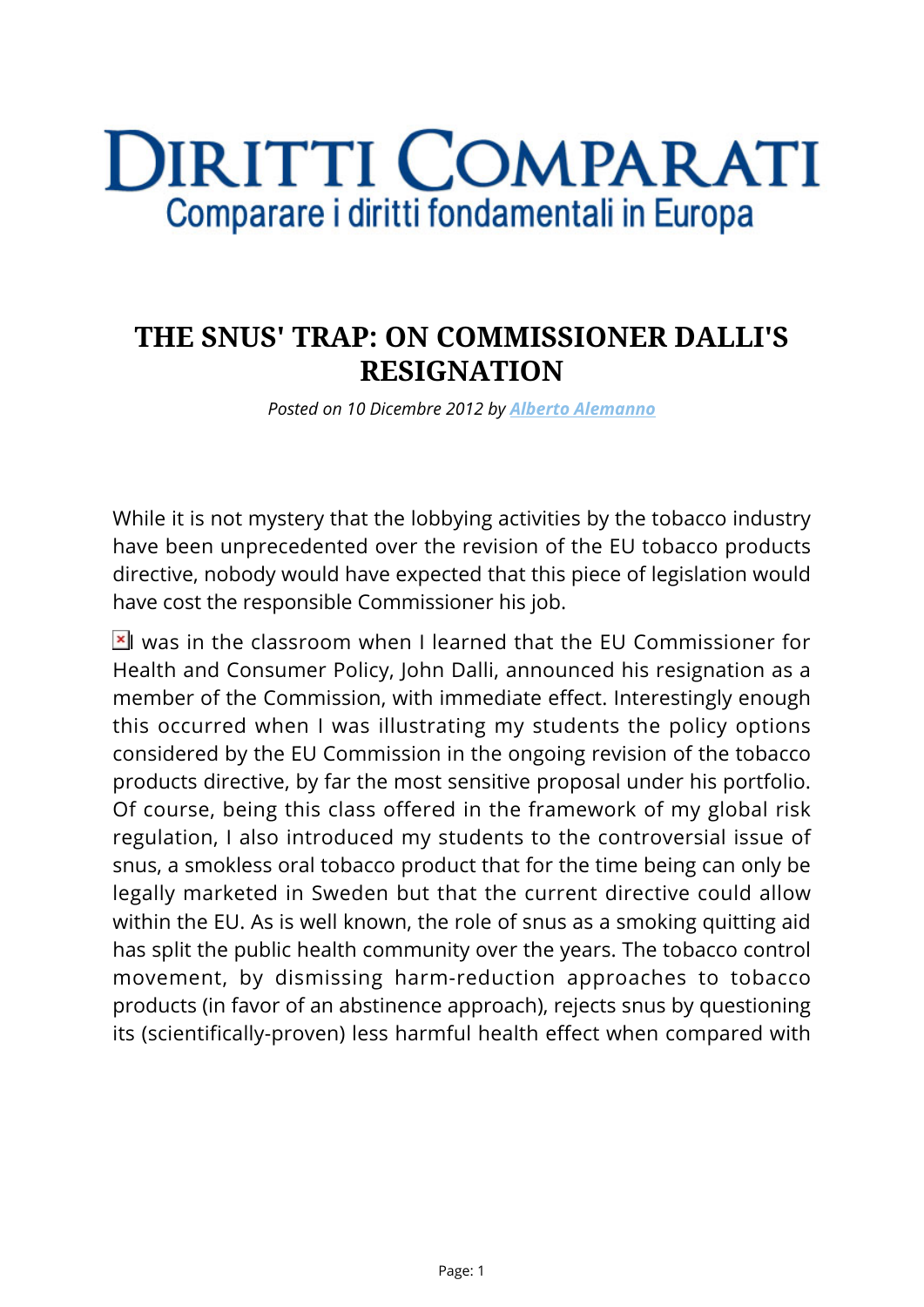that of smoked tobacco.

Well, it seems that it is snus (and one of its main leading world producers, the Stockholm-based Swedish Match) that is at the origin of the clamorous chute of Mr Dalli.

Let's start from the facts.

According to a [press release](http://europa.eu/rapid/press-release_MEMO-12-788_en.htm) published by the European Commission, Mr Dalli informed the President of the European Commission Jose Manuel Barroso of his decision following an investigation by OLAF, the EU's antifraud office, into a complaint made in May 2012 by the tobacco producer, Swedish Match. The company alleged that a Maltese entrepreneur had used his contacts with Mr Dalli 'to try to gain financial advantages from the company in return for seeking to influence a possible future legislative proposal on tobacco products, in particular on the EU export ban on snus'.

The OLAF final report – which has not been released to the public – was sent to the Commission on 15 October. According to the Commission, this report "found that the Maltese entrepreneur had approached the company using his contacts with Mr Dalli and sought to gain financial advantages in exchange for influence over a possible future legislative proposal on snus".

The press release also makes clear that:

- "No transaction was concluded between the company and the entrepreneur and no payment was made"and also that
- "The OLAF report did not find any conclusive evidence of the direct participation of Mr Dalli but did consider that he was aware of these events".

These findings of the OLAF do not seem to prima facie warrant Mr Dalli's resignation and contribute to make its sudden move appear as an overreaction to the questionable behavior of an individual foreign to his office. However, the language chosen by the Commission to convey the findings of the OLAF report is quite ambiguous and opens to speculation: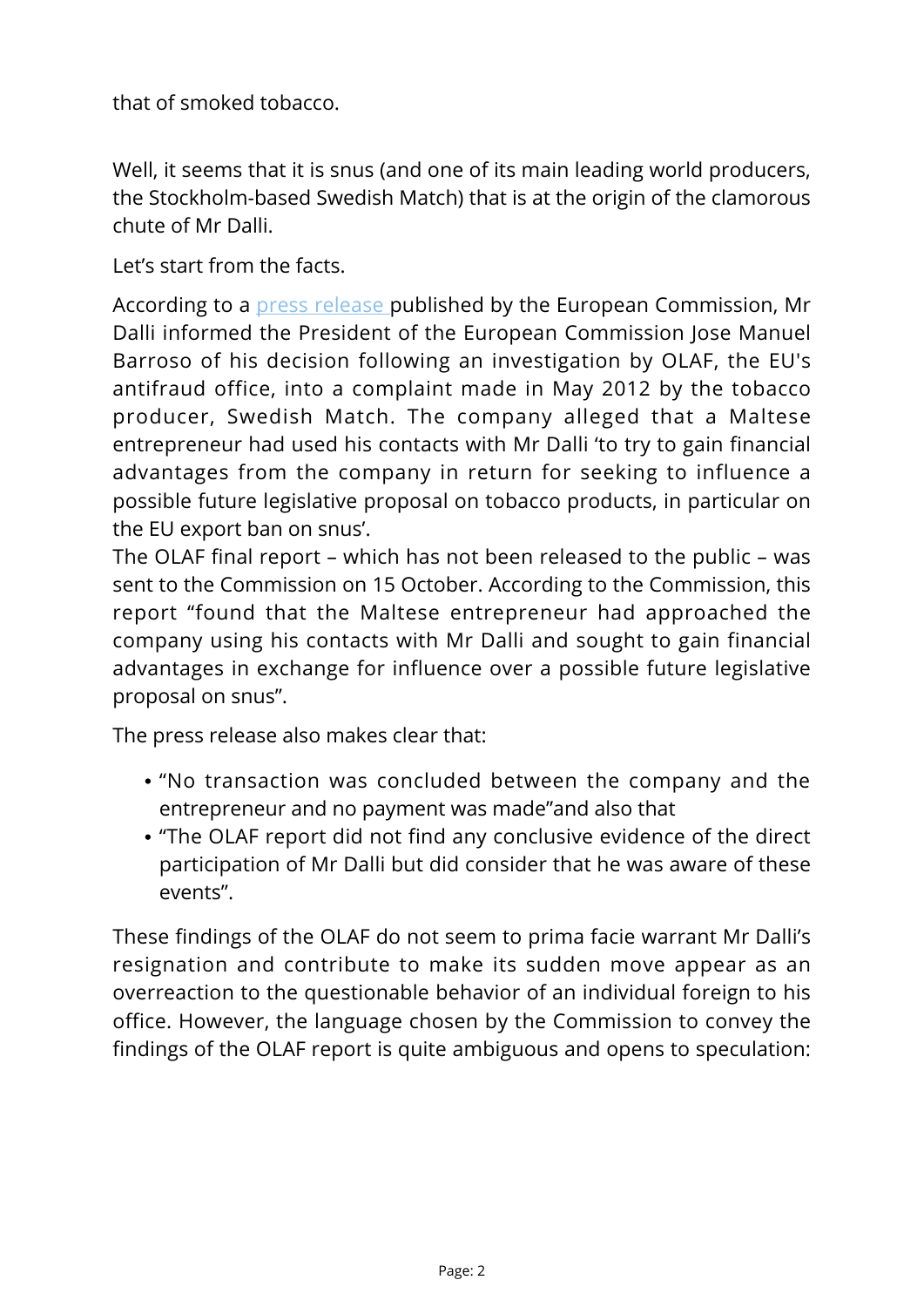to what extent Mr Dalli knew that he was the object of lobbying by a member of his Maltese entourage? OLAF seems to suggest that he was actually fully aware of this fact. Did he take any action to limit these lobbying efforts? And more importantly: to what extent Dalli's behavior, even though a inert one, has been such as to breach the duty of integrity to which he was bound under Article 245 TFEU?

These are some of the questions that the European Court of Justice might, 'on application by the Council acting by a simple majority or the Commission', called upon to investigate according to the same provision of the Treaty. Similar to the old (and [only precedent](http://curia.europa.eu/jcms/upload/docs/application/pdf/2009-02/cp060056en.pdf)) case affecting [Madame Edith Cresson –](http://en.wikipedia.org/wiki/%C3%89dith_Cresson) a member of the [Santer](http://en.wikipedia.org/wiki/Santer_Commission) [Commission](http://en.wikipedia.org/wiki/Santer_Commission) who – amid her resistance to step back – led the whole College to resign -, what is at stake is the deprivation of Dalli's right to pension and other benefits in its stead.

While it is premature to explore these questions (which in any event are not particular exciting), it seems more relevant to analyze the context surrounding this episode and try to predict some of the consequences that it is set to prompt on the current revision of the tobacco products directive and, more general, on the future life of the II Barroso's Commission.

According to the Commission's press release, "the OLAF report showed clearly that the European Commission's decision making process and the position of the services concerned has not been affected at all by the matters under investigation".

While I would like to believe that this is true (and knowing the services involved I am sure that this is the case), this statement by the Commission is easier to make than to prove, especially when read in the light of the findings of the OLAF report. We all know that there is a political space for the Commissioner of any DG to steer its services when they engage into 'evidence-based policy-making'. This political space is inherent to the functioning of the European Commission and is far from being specific to the EU executive branch (just think about US executive agencies called upon to translate statutes into rules). It is therefore no impossible that the